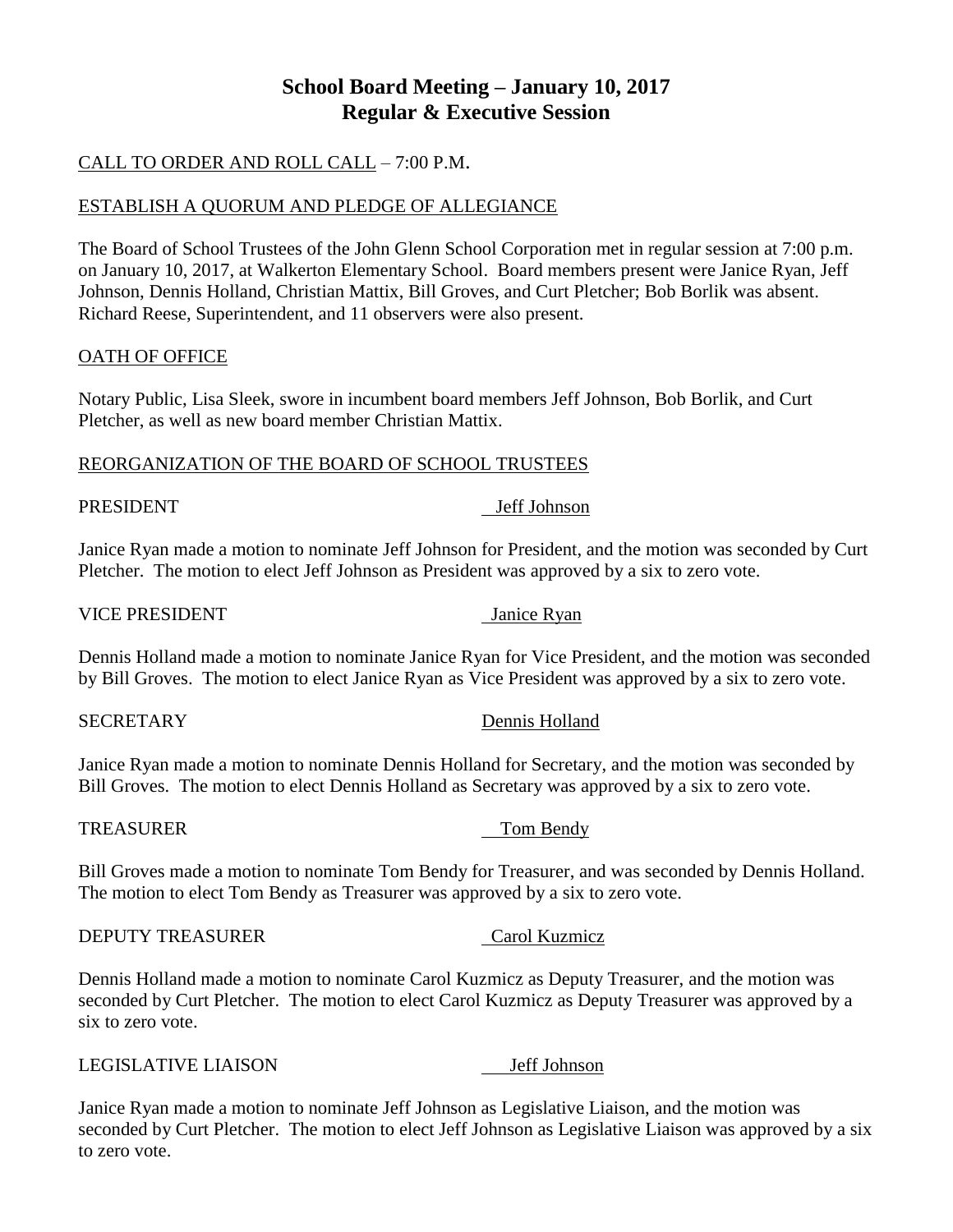# Curt Pletcher

Dennis Holland made a motion to nominate Curt Pletcher and Christian Mattix for the JGSC Technology Committee, and Curt Pletcher seconded the motion. The motion to appoint Curt Pletcher and Christian Mattix to the Technology Committee was approved by a six to zero vote.

**JGHS ATHLETIC COUNCIL** Bill Groves

Curt Pletcher made a motion to nominate Bill Groves to the JGHS Athletic Council, and the motion was seconded by Dennis Holland. The motion to elect Bill Groves to the JGHS Athletic Council was approved by a six to zero vote.

HIGH ABILITIES COMMITTEE Bob Borlik

Dennis Holland made a motion to nominate Bob Borlik for the High Abilities Committee. Curt Pletcher seconded the motion, and the motion passed with a vote of six to zero.

REGULAR MEETING DATE AND TIME First and Third Tuesday of Every Month, 7:00 p.m.

Curt Pletcher made a motion to keep the meeting date and time on the first and third Tuesday of every month, at 7:00 p.m. The motion was seconded by Bill Groves. The motion to keep the meeting date and time on the first and third Tuesday of every month at 7:00 p.m. passed with a six to zero vote.

BOARD SALARY \$2,000 Annually

Bill Groves made a motion, seconded by Christian Mattix, to keep the School Board salary at \$2,000 annually per member. The motion was approved by a six to zero vote.

SCHOOL ATTORNEY Faegre, Baker, Daniels, LLP

Bill Groves made a motion, seconded by Curt Pletcher, to approve the appointment of the law firm of Faegre, Baker, Daniels, LLP, as legal counsel for the John Glenn School Corporation. The motion was approved by a six to zero vote.

| <b>DESIGNATION OF NEWSPAPER/S FOR</b> | Plymouth Pilot     |
|---------------------------------------|--------------------|
| PUBLISHING LEGAL NOTICES FOR          |                    |
| <b>SCHOOL CORPORATION</b>             | South Bend Tribune |

Bill Groves made a motion to designate the Plymouth Pilot and the South Bend Tribune as the newspapers for publishing legal notices for the John Glenn School Corporation. The motion was seconded by Janice Ryan, and the motion was approved by a six to zero vote.

# RECOGNITIONS (WES, NLES, UMS, JGHS)

Mr. Tim Davis, Walkerton Elementary Principal, announced that Mrs. Beach's second grade class received generous donations from the Walkerton PTA and Mr. Scott Hostetler for the purchase of "sitting balls" for her classroom. The sitting balls help students with concentration, balance and stress relief. Mr. Davis noted that Friday, January 6, 2017, Mrs. Walker's Kindergarten class visited Texas Roadhouse for lunch. Mrs. Walker's class won the Texas Roadhouse gift card contest by selling over \$1600 worth of gift cards. In closing, Mr. Davis provided to the Board the second-nine-weeks' and semester honor rolls for Walkerton Elementary.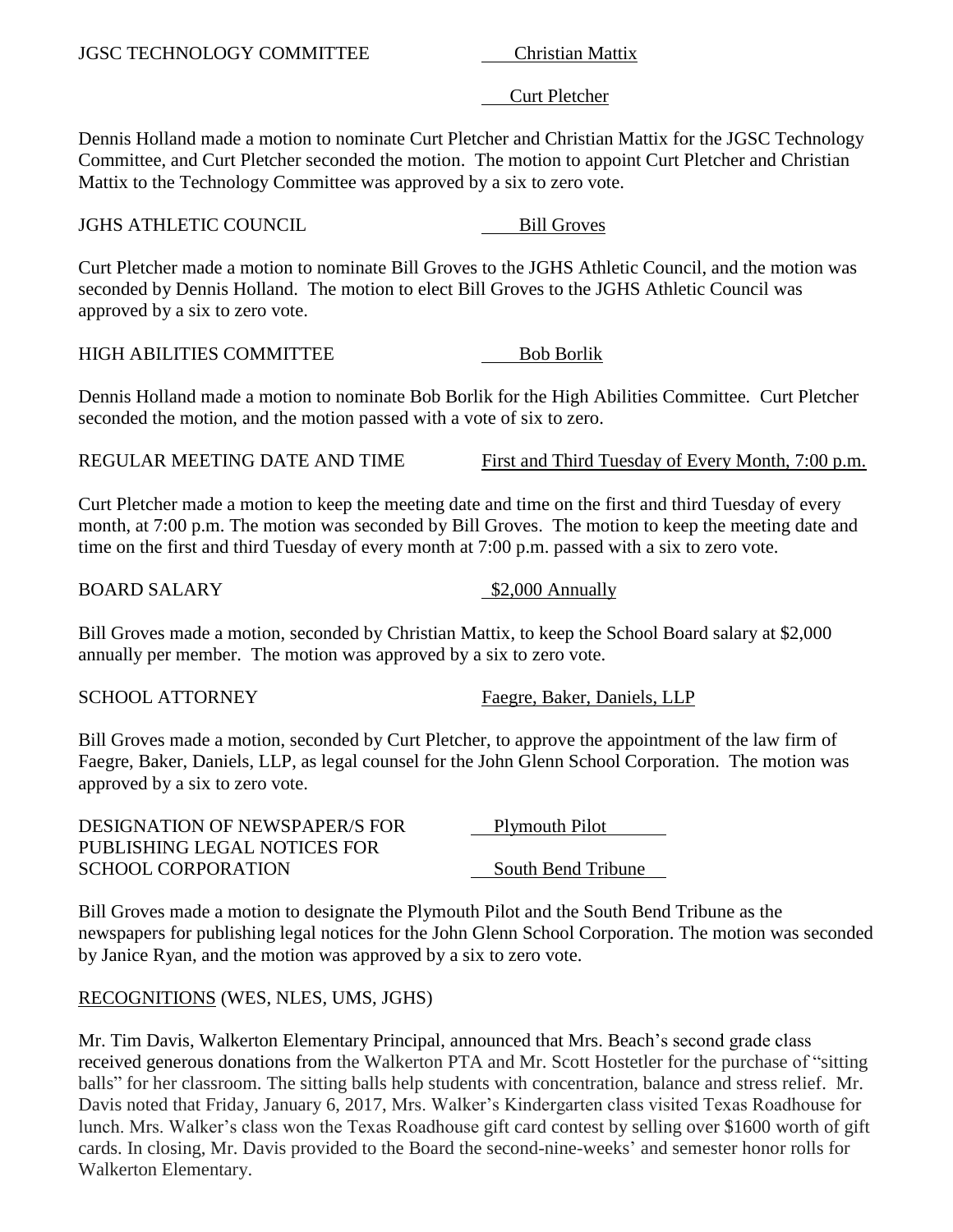Mr. Davis, on behalf of Mr. Randy Romer, North Liberty Elementary Principal, asked the Board to accept a donation of \$764.50 from Box Tops, which will be distributed to grade level accounts. Mr. Davis issued a special thanks to Teachers Credit Union for sponsoring three assemblies at Walkerton Elementary, North Liberty Elementary, and Urey Middle School before the holiday break. The Futboleros Soccer Show entertained students, as well as encouraged them to overcome adversity and achieve their goals in life. Mr. Davis announced that the NLES Robotics Club, coached by fifth grade teacher Jen Traub, will compete at Bremen Elementary on Saturday, January 14, 2017, and will host a tournament on January 28, 2017. These two events are state qualifying events that determine if the robotics teams qualify for State Competition. Robotics Club Fifth Grade Team members are: Landon Johnson, Samuel Hodges, Benjamin Katowich, A.J. Braun, Nathan Matanic, Logan Richie, Zach Litteral, Ben Larkin, Marshall Platz, Aiden Swank, Carter Dupont, Evelene Peterson, Sophie Minnick, Rylee Johnson, and Steven Valentiny. The Robotics Club Fourth Grade Team members are: Ian McNeil, Michael Solymosi, Makinzie Kline, Drew King, Alex Stuber, Jonathan Griesinger, Brody Chapman, Ryder Patrick, Alainna Pittman, Dylan Albright, Brody King, Nicholas Beem, Alexis Mankowski, Kyndra Layman, and Peyton McVoy.

Mr. Mark Maudlin, Urey Middle School Principal, congratulated 8<sup>th</sup> graders Jordan Basham and Brandon Goble, and  $7<sup>th</sup>$  graders Lucy Franklin and Blake Malstaff, for being named Urey Middle School January Students-of-the-Month. The following UMS students were "Caught Doing Good" and will be rewarded with a pizza and pop lunch: Evelyn Kowalski, Nathan May, Shelby McCoige, Dominic Pranger, Zoie Scott, Jared Stambaugh, Balie Szuba, Matthew Mago, Kevin Rivera, Mia Collins, Dylan Florey, Jimmy Harbaugh, McKenzie Hudgen, Cole Meyer, Austin Raab, and Blake Robinson. In closing, Mr. Maudlin thanked the Walkerton Police Department, Officer Jackson, and the Indiana State Police Department, for their participation in the Code Red Drill on Friday, January 6, 2017.

Mr. William Morton, John Glenn High School Principal, asked the Board to accept donations from Tri Kappa, North Liberty of \$50 for FFA; John and Jill Richardson, \$100 for Choir; and Oliver Ford, \$100 for Theatre. In Athletics, Senior Mattie Reese signed her Letter of Intent to play softball at Bethel College. Mr. Morton shared with the Board that each month the teachers and staff are encouraged to nominate students that go the extra mile to become the Student-of-the-Month. Recent Students of the Month include Luke Botset, September, Jason Gill, October, and Ashley Sherman, November. In closing, Mr. Morton announced the Theatre Department will be presenting "Once Upon a Mattress" for the spring musical. Roles have been assigned and the students are hard at work to make it another unforgettable show.

A motion to accept the donations as presented was made by Dennis Holland and seconded by Curt Pletcher. The motion passed with a six to zero vote.

## CONSENT AGENDA ITEMS  $#1-3$

- 1. Approve Minutes December 20, 2016 Regular & Executive Session
- 2. Approve Claims # 1724 1790
- 3. Personnel Recommendations

# **Retirements/Resignations**

1. Gene Davis Head Football Coach, Urey Middle School

# **Appointments/Transfers**

- 1. Jeanna Burch Title One Para-Professional Aide, Walkerton Elementary School
- 2. Ashley Sherman Before and After Aide, North Liberty Elementary School
- 3. Abby Drzewiecki Before and After Aide, Walkerton Elementary School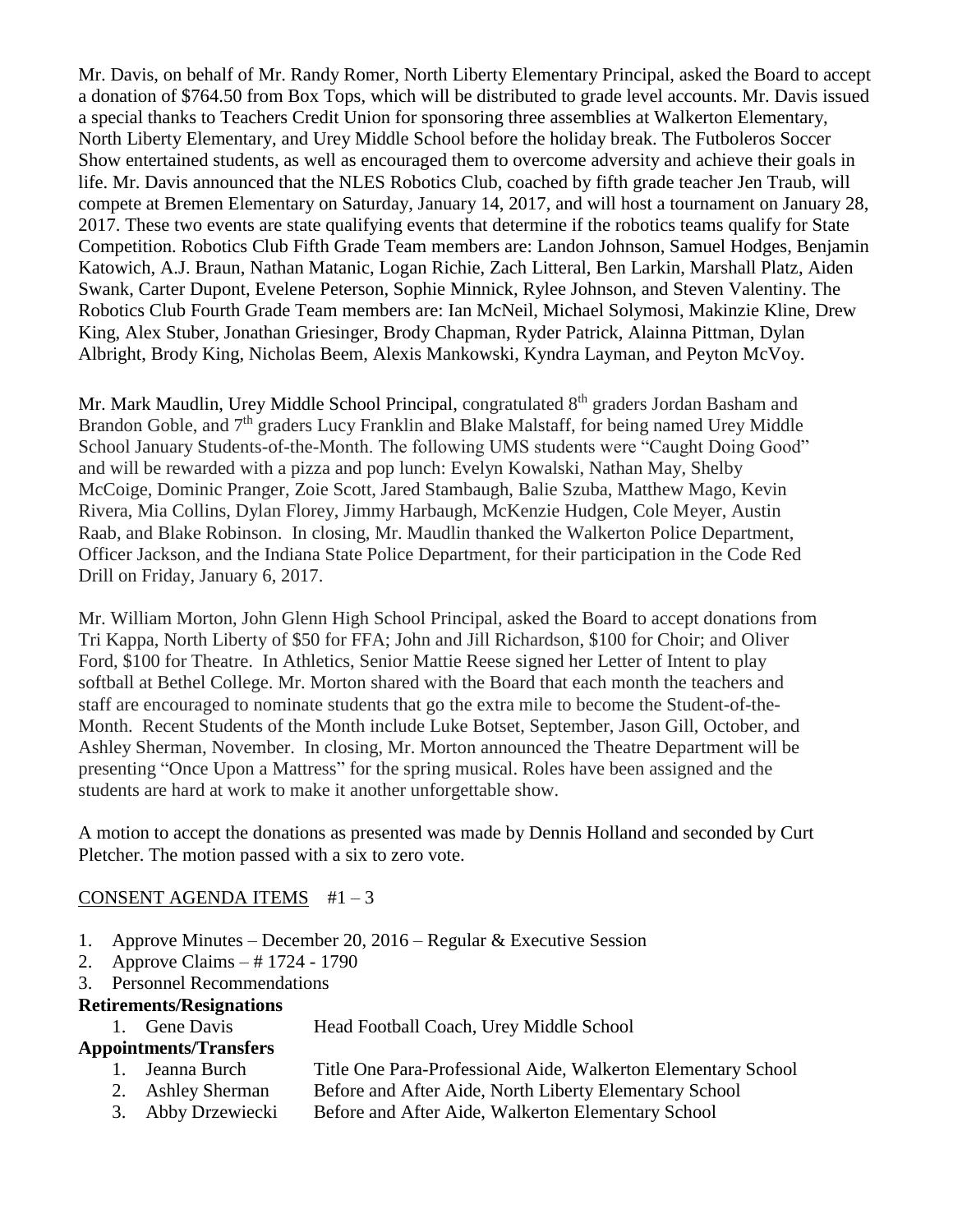Janice Ryan made a motion to approve Consent Agenda Items 1 - 3, and Bill Groves seconded the motion. The motion passed with a six to zero vote.

## NEW BUSINESS

1. Approve 7<sup>th</sup> Semester Graduation

Mr. Morton, John Glenn High School Principal, introduced Senior Jena Calhoun to the Board. Mr. Morton noted that Jenna requested to graduate as of December 2016 with plans of attending Ivy Tech in January, 2017, to study nursing. After a brief discussion, a motion was made by Bill Groves to approve the early graduation request of Jena Calhoun. The motion was seconded by Christian Mattix, and the motion passed with a vote of six to zero.

2. Signing of Conflict of Interest Statements

Conflict of Interest Statements were presented to Curt Pletcher, Dennis Holland, and Jeff Johnson for signatures. These three board members have immediate family members working for the school corporation or are doing business with the John Glenn School Corporation.

3. Approve Resolution of Transfers of Appropriations of General, Debt Service, Transportation, and Capital Project Funds

Mr. Tom Bendy, Business Manager/Treasurer, presented information to the Board concerning the transfer of appropriations. These transfers at the end of the year are necessary to clear out accounts before the new year accounting begins. Mr. Bendy answered questions from the Board before Bill Groves made a motion to approve the Resolution of Transfers of Appropriations as presented. Curt Pletcher seconded the motion, and the motion passed with a vote of six to zero.

4. Approve Resolution of Account Transfer to Rainy Day Fund

Mr. Bendy recommended the transfer of \$100,000 from the Transportation Fund into the Rainy Day Fund due to an excess end-of-year balance in the Transportation Fund. Curt Pletcher made a motion to approve the Resolution of Account Transfer of \$100,000 from the Transportation Fund to the Rainy Day Fund. Bill Groves seconded the motion, and the motion passed with a vote of six to zero.

5. Discussion of Salary Increase for Business Manager/Treasurer

A lengthy discussion was held to determine the amount of increase in pay the Board wanted to award to Mr. Tom Bendy. Some board members suggested a \$10,000 increase in pay, while some members preferred a two-year contract with a \$5,000 per year salary increase. Board President, Jeff Johnson, stressed his belief that awarding such a large increase in pay was unfair to other administrators and staff, and suggested a pay increase of \$2,000. Mr. Curt Pletcher, board member, noted that the Business Manager field is highly competitive at this time and the corporation would benefit from awarding the pay increase, rather than risk losing Mr. Bendy. Following the consideration of all information presented by board members, Bill Groves made a motion to approve the \$10,000 increase in pay to Mr. Tom Bendy, and Janice Ryan seconded the motion. The motion passed with a vote of five to one.

# REPORTS

- 1. Superintendent's Report
	- a. Searfoss Property